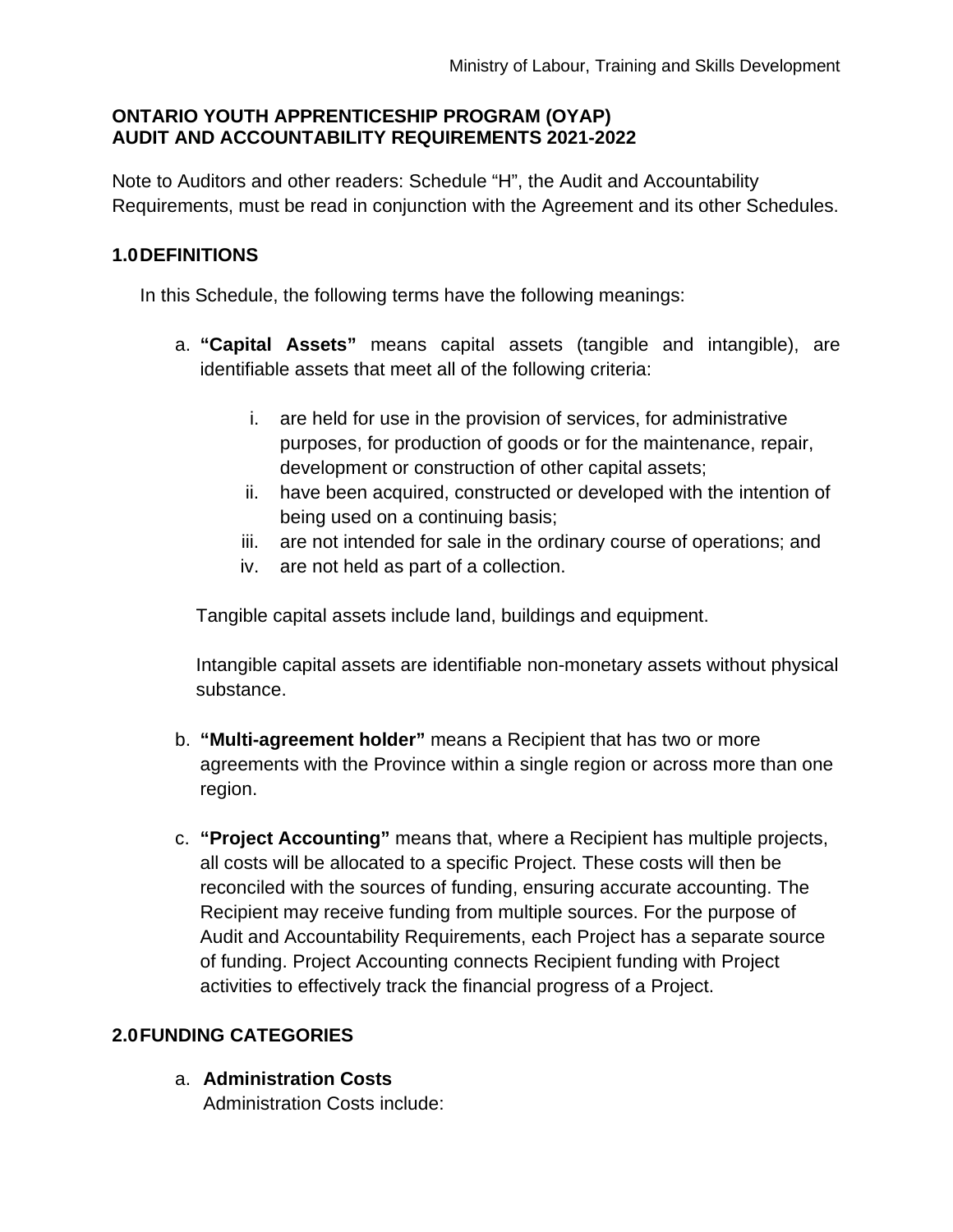- i. office supplies, stationery, printing, telephone, postage costs and travel costs associated with managing the Project and in general administrative operation of the Project.
- ii. staff travel costs within Ontario, where the expenditure represents a reimbursement of actual travel expenses incurred in conducting business related to delivery of OYAP, including food and accommodation.

Notes: Administration Costs allocated to the Project shall not exceed 15% of the Funds.

## b. **Salaries/Wages/Benefits Costs**

Salaries/Wages/Benefits Costs include:

i. OYAP Coordinator

Each DSB must have an OYAP Coordinator. The percentage of the coordinator's salary and benefits apportioned to OYAP must align with time spent on OYAP delivery and performance targets. OYAP funds may not be used to supplement salary costs related to other programs/roles (e.g., Specialist High Skills Majors, School College Work Initiative, and cooperative education); and

Note: In order to effectively deliver and administer OYAP, provide information and oversight to DSB staff, and coordinate with the Province's staff, the Province expects OYAP Coordinators to have previous experience and knowledge related to the trades/ apprenticeship. For example, the person may be a journeyperson or tradesperson, may have taught a trade in a co-operative education program, or may have managed co-op or other trade-related programs.

ii. Administrative Support

Note: Total salaries and benefits may be up to 55% of the total budget (including special projects but not special request-transportation).

## c. **Professional Development Costs**

Professional Development Costs include:

i. Events or Conferences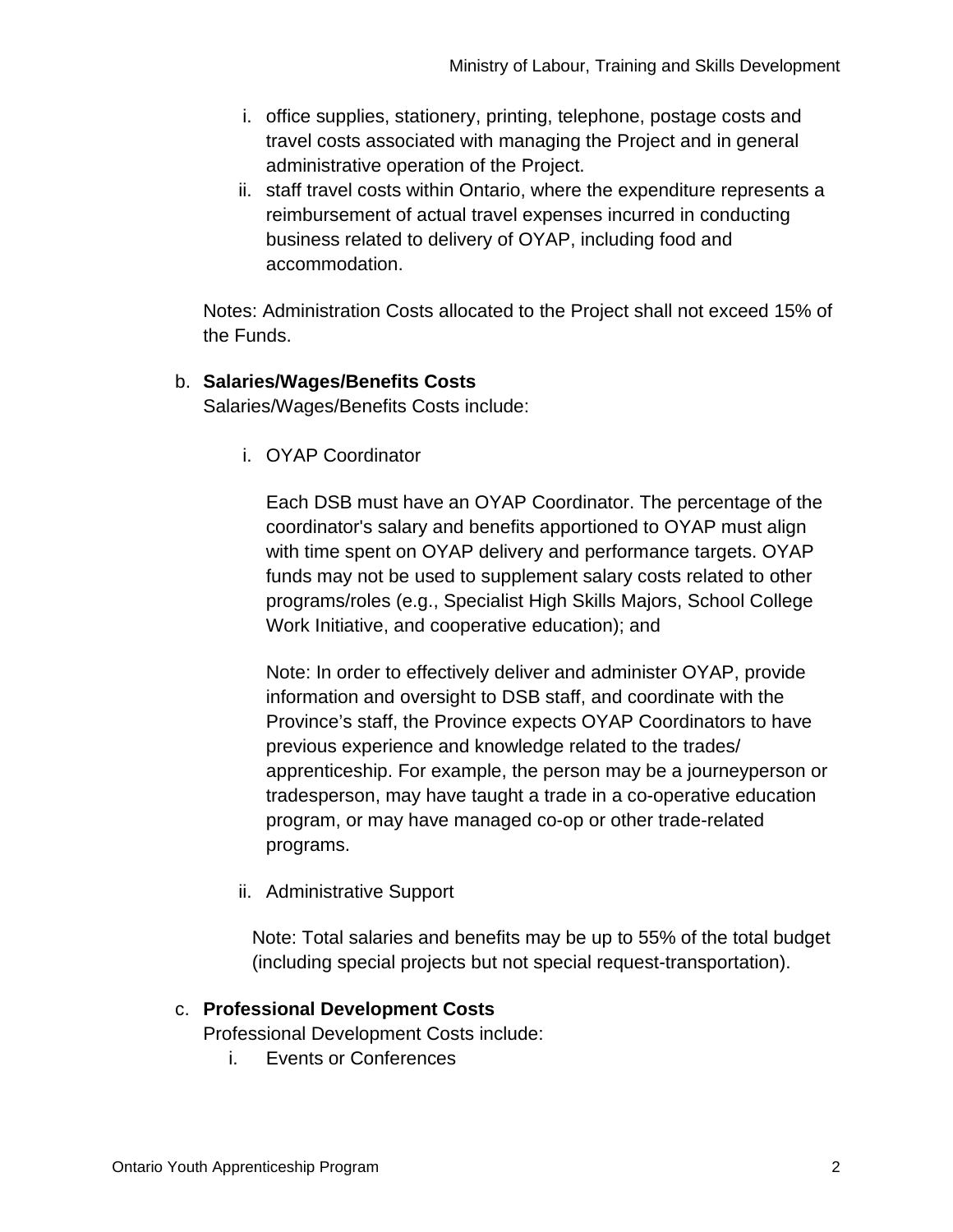Costs for events and conferences to provide professional development directly related to OYAP for DSB staff, teachers and guidance counsellors, including travel and accommodation.

ii. Professional Memberships Costs for professional memberships or annual dues to associations such as regional OYAP Coordinators' associations.

Note: Professional Development Costs allocated to the Project shall not exceed 10% of the Funds.

# d. **Special Project Costs**

Special Project Costs include costs for Special Project for Girls, Special Project for Indigenous Students and Special Project for Community Outreach:

# **i. Special Project for Girls**

DSBs may request up to 15% of their base allocation, to a maximum of \$20,000, for activities or events that promote trades in which women are historically under-represented and that support female students engaged in those trades in OYAP. See below for a list of trades.

- 1. Activities eligible under this may include:
	- a. promotion of these trades to girls within schools or the greater community, including events in which girls have an opportunity to learn about these trades and, if possible, meet female journeypersons or apprentices (costs for events include promotion, materials, travel, meals); and
	- b. gender awareness training related to careers, with a focus on the trades, to students, teachers, guidance counselors, Parents, and employers who provide placements for Participants.
- 2. DSBs will report on these outcomes in their interim and final program reports:
	- a. details of activities or events and number of people who attended;
	- b. number of girls enrolled in OYAP in trades that are historically under-represented by women; and
	- c. 2-3 success stories.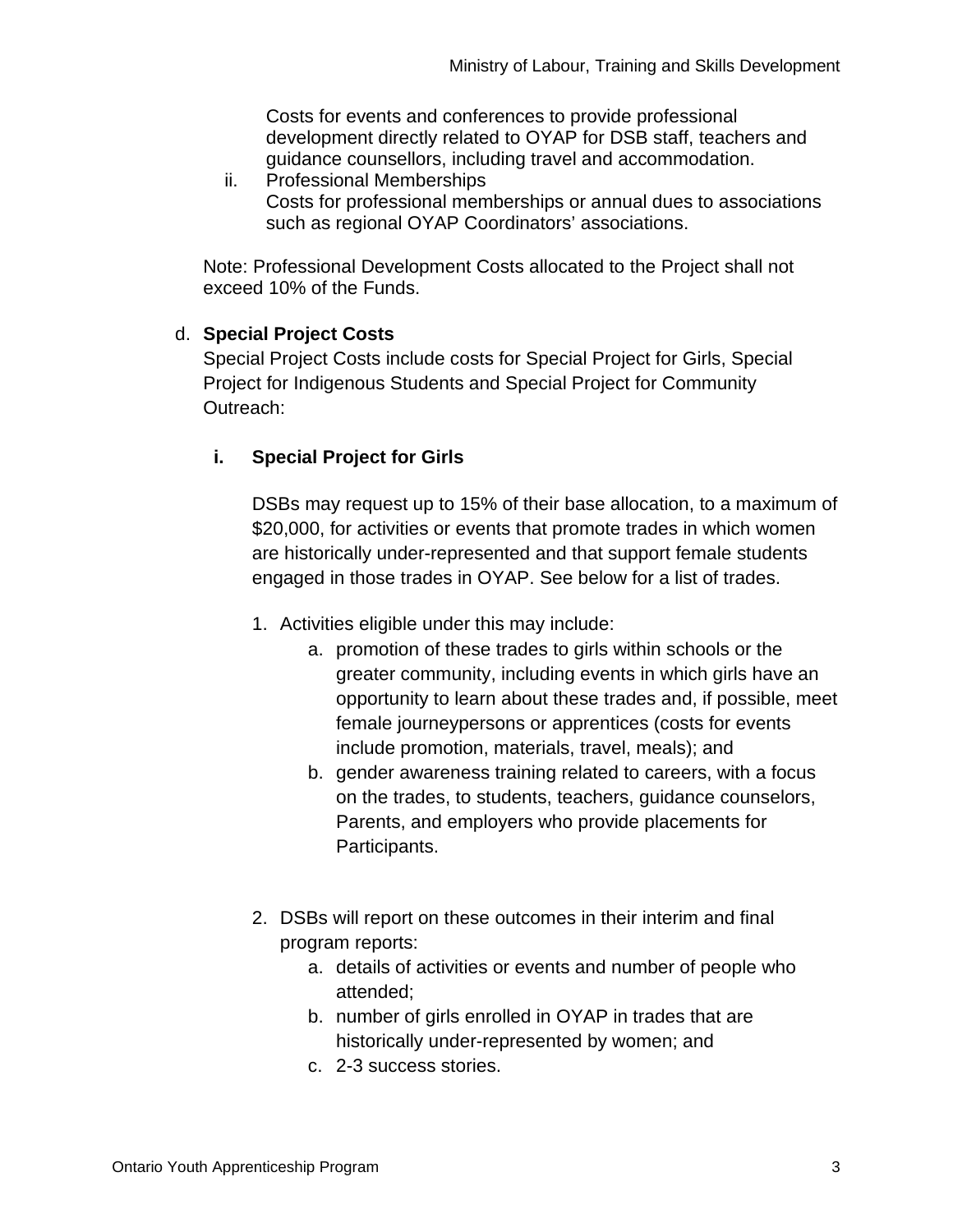Special project activities will focus on the high demand trades in which women are under-represented, listed below, and will include information about the apprenticeship pathway. DSBs may choose to focus on one trade or several.

| <b>Trade Code</b> | <b>Trade Name</b>                                   |
|-------------------|-----------------------------------------------------|
| 310S              | Automotive Service Technician                       |
| 450A              | <b>Construction Craft Worker</b>                    |
| 309A              | Electrician: Construction and Maintenance           |
| 309C              | Electrician: Domestic and Rural                     |
| 403A              | <b>General Carpenter</b>                            |
| 429A              | <b>General Machinist</b>                            |
| 421A              | <b>Heavy Duty Equipment Technician</b>              |
| 442A              | <b>Industrial Electrician</b>                       |
| 433A              | <b>Industrial Mechanic Millwright</b>               |
| 306A              | Plumber                                             |
| 313A              | Refrigeration and Air Conditioning Systems Mechanic |
| 308A              | <b>Sheet Metal Worker</b>                           |
| 310T              | <b>Truck and Coach Technician</b>                   |
| 456A              | Welder                                              |

Note: Funding in this category may not be moved to other categories.

## **ii. Special Project for Indigenous Students**

DSBs may request up to 15% of their base allocation, to a maximum of \$20,000, for activities or events to promote apprenticeship trades to Indigenous students.

- 1. Activities eligible under this will meet the following criteria:
	- a. partnership with local Indigenous partners when developing local events to ensure that content is culturally appropriate;
	- b. events will have components of Indigenous culture, for example, language, worldview, ways of learning, or customs;
	- c. where possible, projects will provide opportunities for Indigenous students to engage with Indigenous mentors or elders, and Indigenous apprentices or journeypersons; and
	- d. events will include information about the apprenticeship pathway.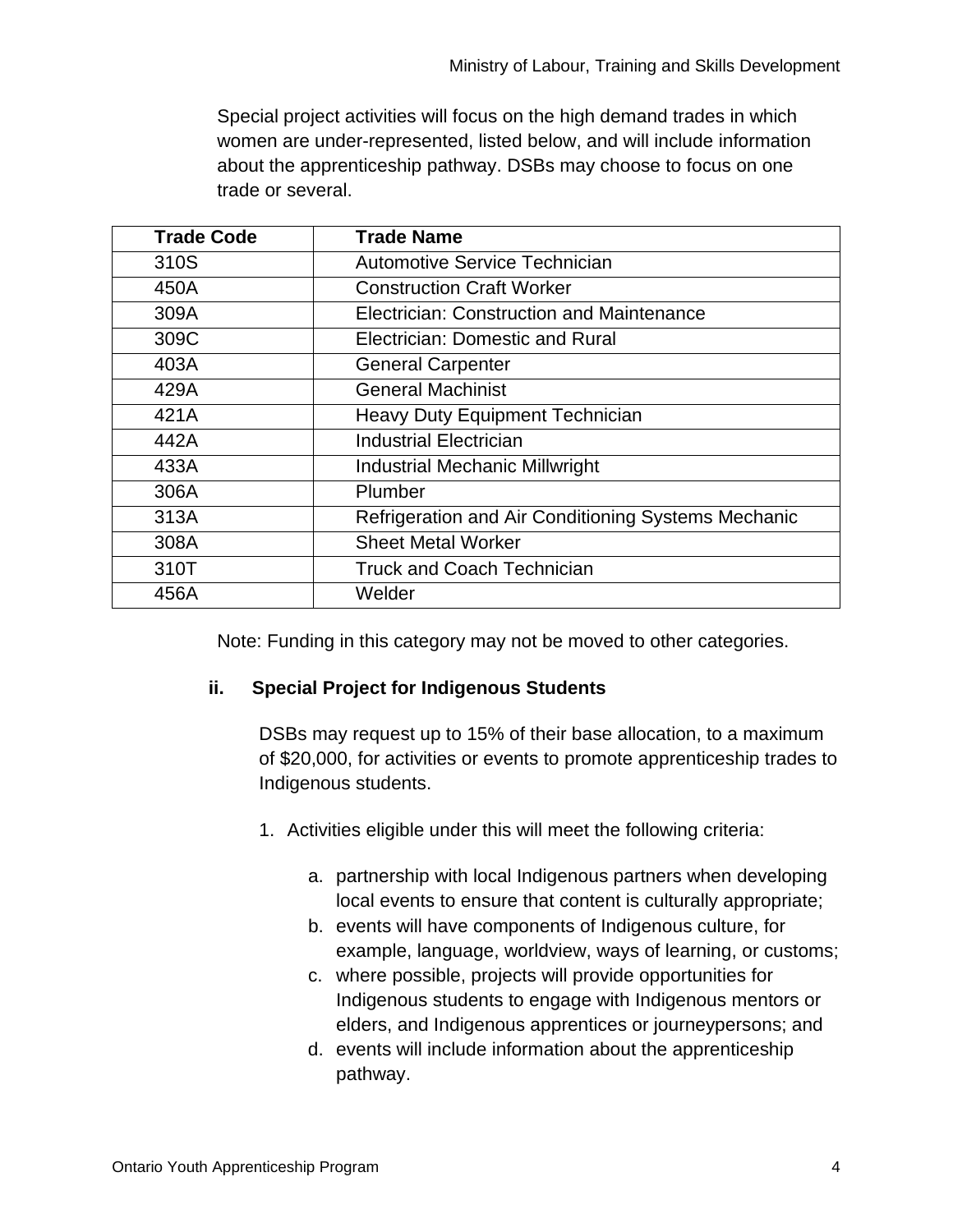- 2. DSBs will report on these outcomes in their interim and final project reports:
	- a. details of activities or events and number of Indigenous students who attended; and
	- b. 2-3 success stories.

Note: Funding in this category may not be moved to other categories.

# **iii. Special Project for Community Outreach**

DSBs may request up to 10% of their base allocation, to a maximum of \$10,000, for activities or events that to promote OYAP participation and apprenticeship trades to students, Parents, educators or employers.

Activities eligible under this will meet the following criteria:

- 1. Targeted, have clear goals, and address a gap in existing promotional activities;
- 2. Locally focussed (school board/ schools and area);
- 3. Not broad in scope nor duplicate provincial-level promotional initiatives (e.g. ministry skilled trades/ apprenticeship awareness campaigns); and
- 4. Include a range of grade levels and/ or schools, spanning K-12, informed by local level data, planning and OYAP goals.

Note: Funding in this category may not be moved to other categories.

## e. **Support Costs**

Support costs include Program Support Costs and Student Support Costs:

## i. **Program Support Costs**

1. Communications and Marketing Costs

All communications and marketing costs associated with the program such as advertising (print, radio, web-based, etc.), information or in-service sessions (e.g. EOIS-APPR training), newsletters, websites, etc.

Note: Costs for promotional merchandise (e.g. pens, mugs, tshirts, etc.) shall not exceed 3% of the total budget.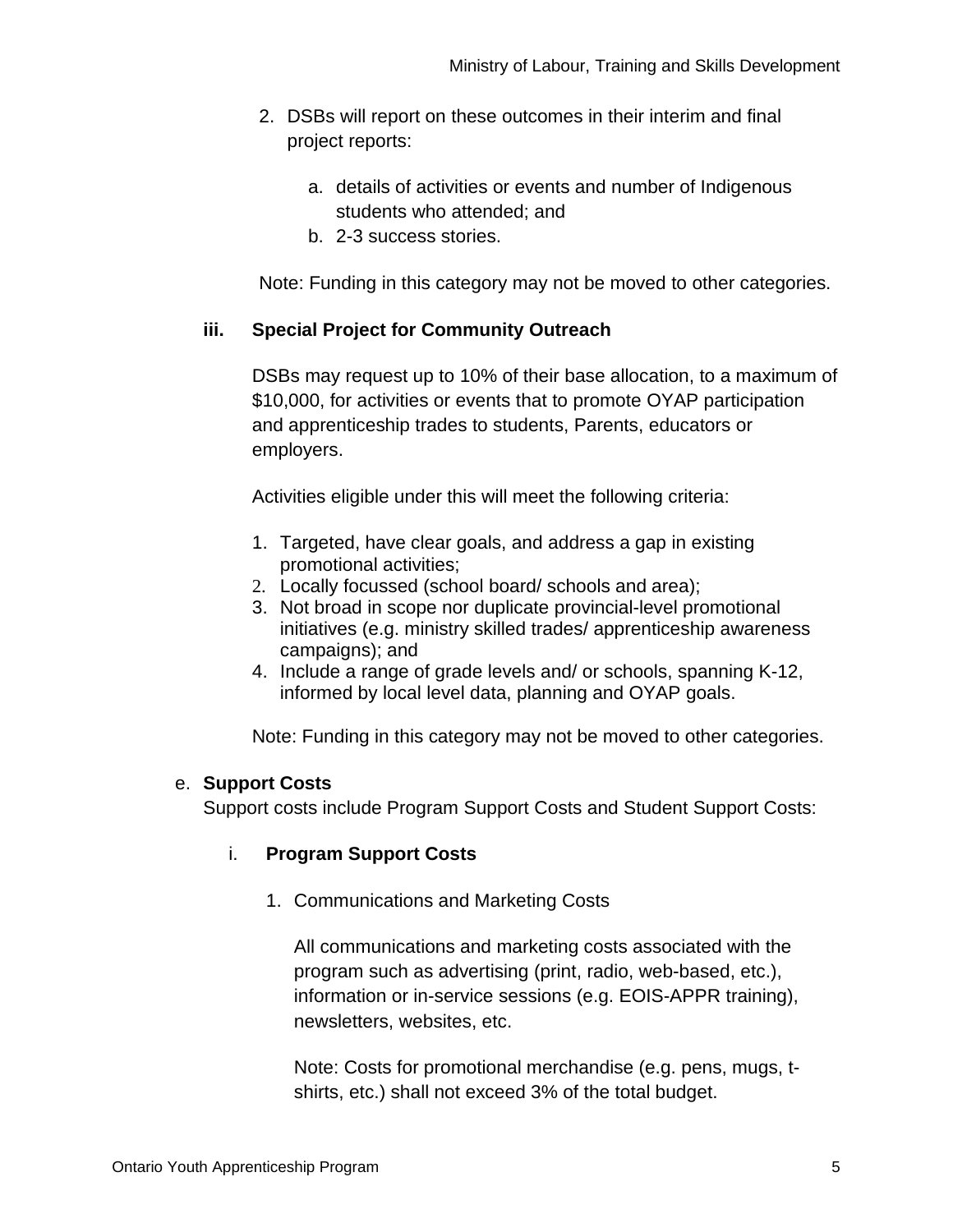2. Special Events (Students and Employers)

Costs related to special events such as student and employer recognition events, skills competitions or demonstrations (e.g. Skills Canada-Ontario), workshops and tours, including travel, accommodation, meals and registration or affiliation fees.

Note: Use of OYAP funding to provide financial awards to students is not permitted.

## ii. **Student Support Costs**

1. Safety Equipment

Purchase of safety equipment for Participants' use at the work placement site (i.e. only equipment that are required by regulation or by the employer where the employer has set additional health and safety standards, such as personal protective equipment including hard hats, safety glasses and safety boots).

2. Safety Training

Costs for safety training which are directly related to Participants' work placements and related to safety (for the safety of the Participants at the work placement site).

Note: The purchase or lease of equipment for classroom use or special events is not permitted.

3. Transportation

Participants' transportation to and from the work placement site and to and from a provincially funded Level 1 Apprenticeship Inclass Training where there is a demonstrable need. The Recipient will ensure that:

- a. costs are not provided for activities already funded by other government funded programs (e.g. School College Work Initiative);
- b. the most affordable means of transportation (i.e. public transit) are arranged for the Participants, where possible; and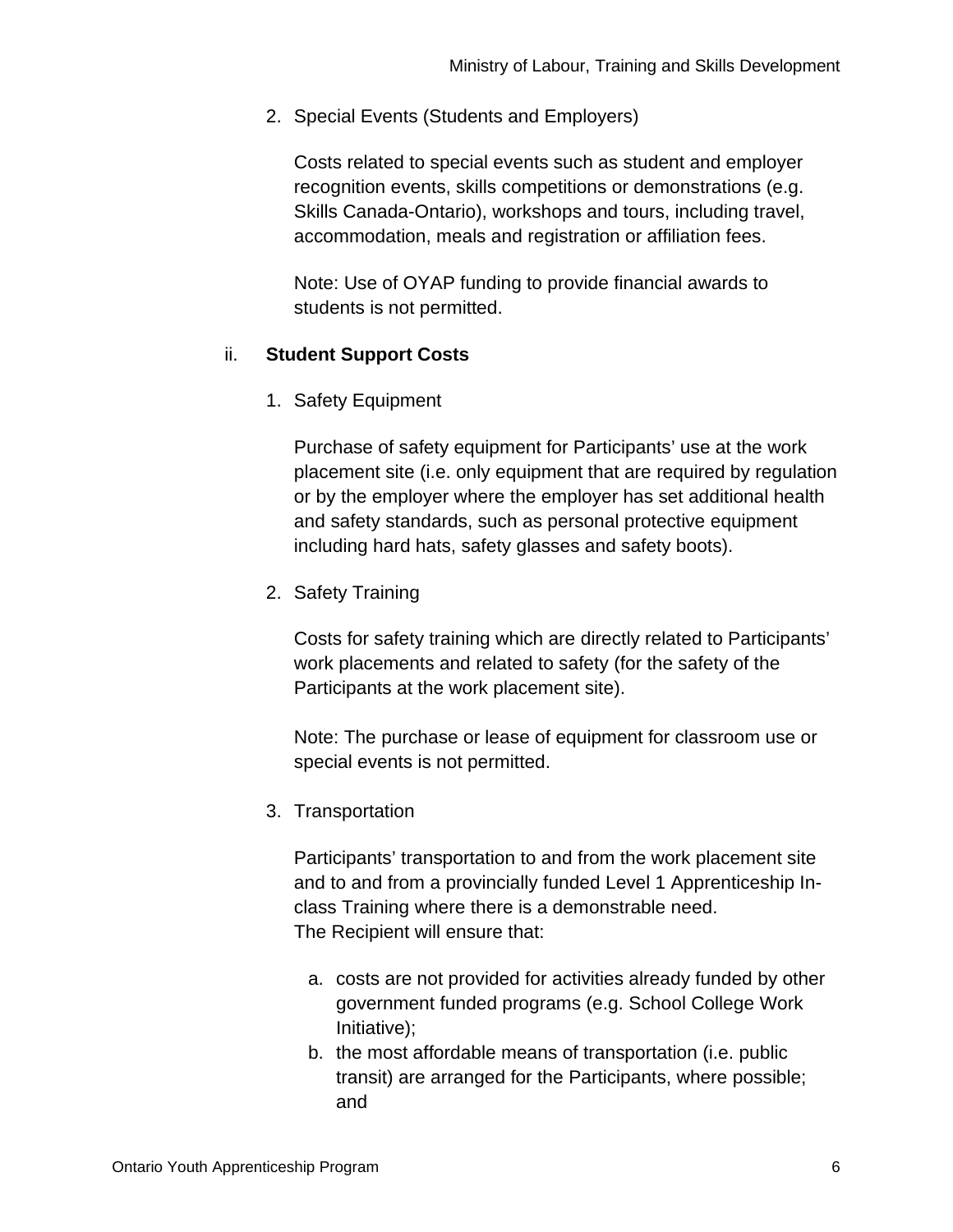- c. costs are reduced where possible (e.g. provide one-day public transit tickets instead of monthly passes).
- 4. Exemption Test Fees

Any applicable fees for writing apprenticeship Exemption Tests by Participants.

# f. **Special Transportation Costs**

Additional transportation funding for student needs as described in the Transportation category under e.ii.3 Transportation Costs of Program Support Costs above for DSBs with high transportation needs due to geography or lack of public transportation.

Note: Funding in this category may not be moved to other categories.

# **3.0FINANCIAL CONSIDERATIONS**

#### a. **Funds**

The Recipient's use of Funds is also subject to the following limits:

- i. Funds are for the direct delivery of all components of the Project. Costs related to the provision of the Project that would be considered part of a Recipient's day-to-day operations.
- ii. Funds are allocated against an identified level of activity.
- iii. Funds are to be expended by the Project's Expiry Date as set out in Schedule "B" of the Agreement.
- iv. In situations of co-location of the Project with other programs and services, Project Funds will only be used to cover costs directly related to the delivery of the Project; this will be managed by applying Project Accounting principles.
- v. Funds cannot be used for major capital expenditures, such as the purchase or construction of facilities and equipment.
- vi. Funds cannot be used to lease space, purchase or lease nonsafety equipment, or purchase equipment for classroom use or for use related to special events. Funding cannot be used to purchase safety equipment which is the responsibility of employers to purchase and make available to their employees or apprentices for use at the work site.
- vii. The Recipient will not transfer Funds between budget lines (as set out in Schedule "D" of the Agreement) unless it obtains the prior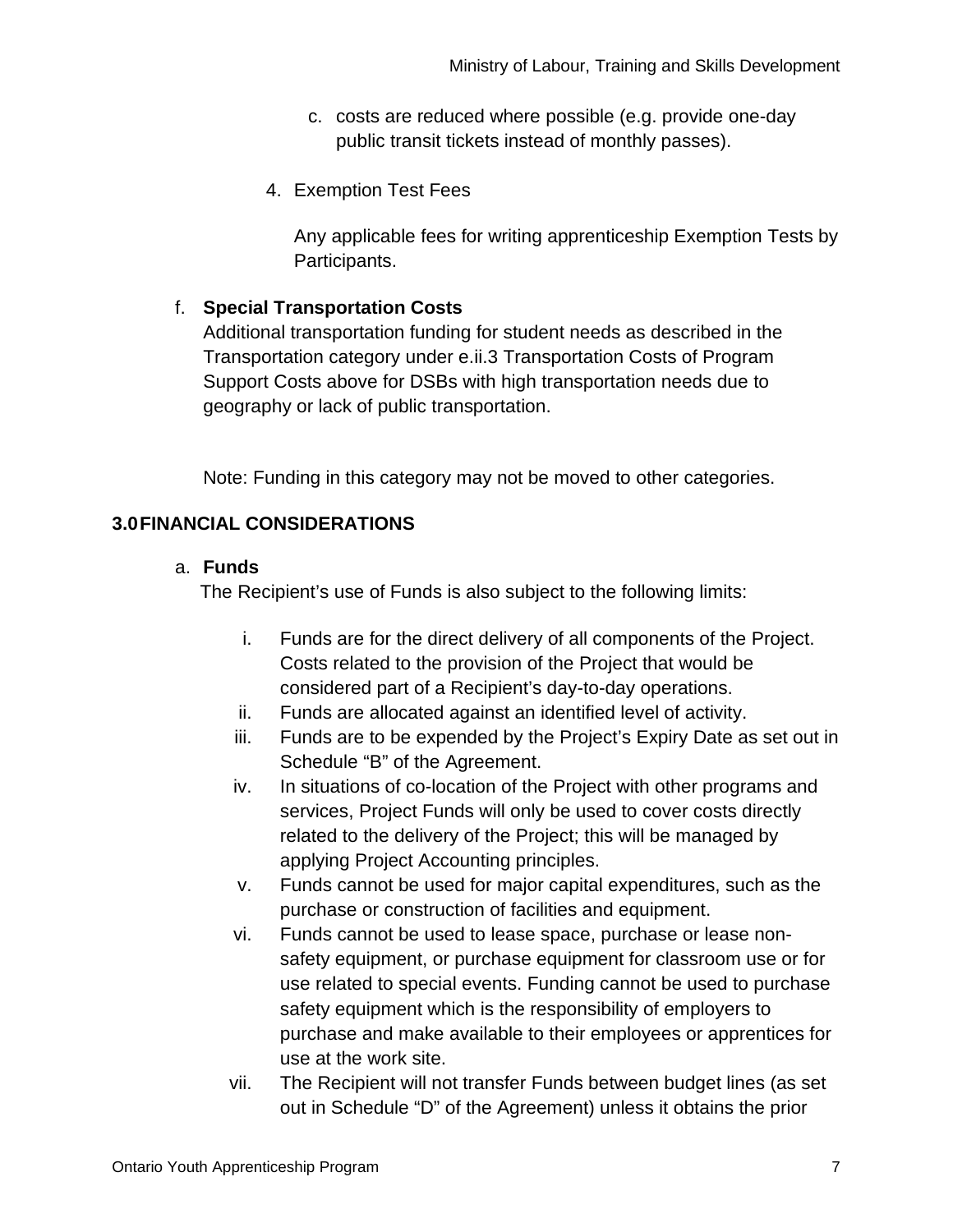written consent of the Province, but may shift funds within a category (as set out in the Statement of Revenue and Expenditures posted on the EOPG).

- viii. The Recipient should not anticipate additional funds, although the Recipient should discuss any issues with the Province.
- ix. Prior written approval of the Province is required for travel outside Ontario.
- x. Administration Costs recognize costs necessary for operating an organization but not directly associated with the delivery of the Project (for example, a portion of the salaries and benefits of the Executive Director, IT, and financial staff who work for the entire organization calculated according to the portion of their time dedicated to administrative functions that support the Project).
- xi. Funds cannot be used for termination, severance costs and bonuses.

# b. **Interest Earned**

The Agreement sets out the requirements on Interest Earned.

If the Recipient fails to identify interest earned in the Estimate of Expenditure Report (EER) and the Statement of Revenue and Expenditure Report (SRER), then the following applies:

- i. The Province will deem interest to have been earned based on the average of unspent Funds reported on the EER and the SRER using the current interest rate charged by the Province of Ontario on accounts receivable. This deemed interest amount will be considered revenue of the Recipient for the purposes of the EER and the SRER; and
- ii. Such failure will be considered an Event of Default in accordance with section A12.1 of the Agreement.

## c. **Bank Account**

The Agreement sets out the requirements regarding deposit of the Funds into an interest-bearing account in section A4.4 of the Agreement.

Although maintaining a separate bank account for Funds received from the Province is not a requirement under the Agreement, it is a strongly recommended practice.

## d. **Capital Assets**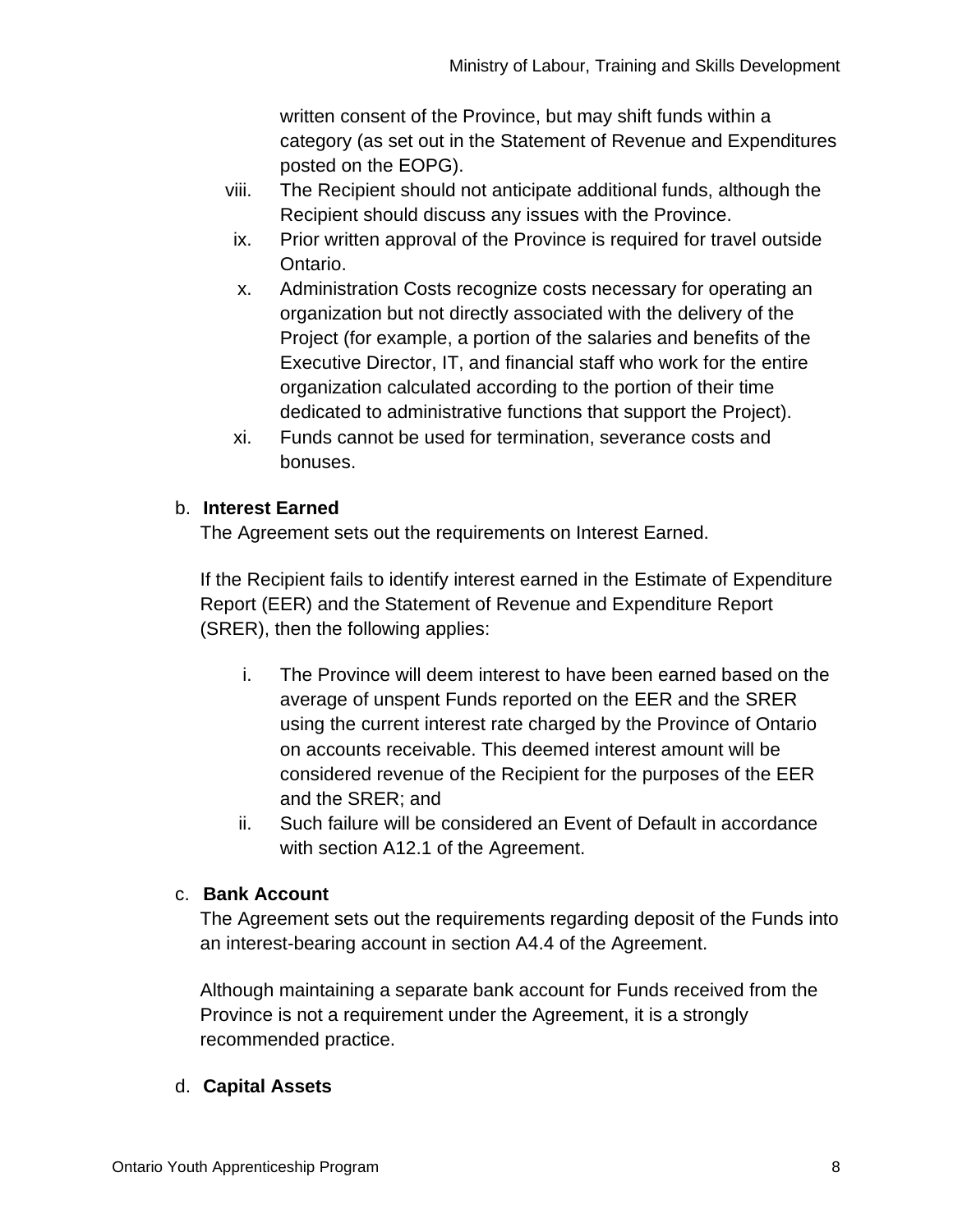The Recipient is not required to report capital asset expenditures to the Province. However, the Recipient will maintain a separate record of capital asset expenditures for audit purposes in accordance with section A7.3 of the Agreement.

## e. **Disposition of Assets**

The Agreement sets out the requirements on Disposition of Assets.

Any money earned on the disposition of assets will be reported on the SRER (and any other reports specified by the Province) in the period when disposition of the asset occurs.

# f. **Deficits**

The Recipient is accountable for managing the Funds and required to remain within its approved site allocations (as set out in Schedule "D" of the Agreement). The Recipient will request prior written approval from the Province for an anticipated over-expenditure. Each request will be individually evaluated. The Recipient will enclose copies of overspending approval documents from the Province with their financial reports (for example, EER or SRER as requested by the Province.

# g. **Tax Rebates**

Reporting Province program expenditures net of tax rebates:

The Recipient will report all program expenditures net of any tax rebates or input tax credits.

## h. **Sample**

| Amount Recipient spent on goods/services                            |         | \$100.00 |
|---------------------------------------------------------------------|---------|----------|
| Amount of tax paid (example 13%)                                    | \$13.00 |          |
| Less amount of tax rebate claimed (where rebate equals<br>$-$10.40$ |         |          |
| 80%)                                                                |         |          |
| Amount of tax expenditure                                           |         |          |
| Amount reported as Province Project expenditure                     |         |          |

# **4.0INSTRUCTIONS FOR REPORTS REQUIRED**

Reports are complete if they are signed by a person with authority to bind the Recipient. Payments will be delayed if complete Reports are not received by identified due dates as directed by and in the form required by the Province.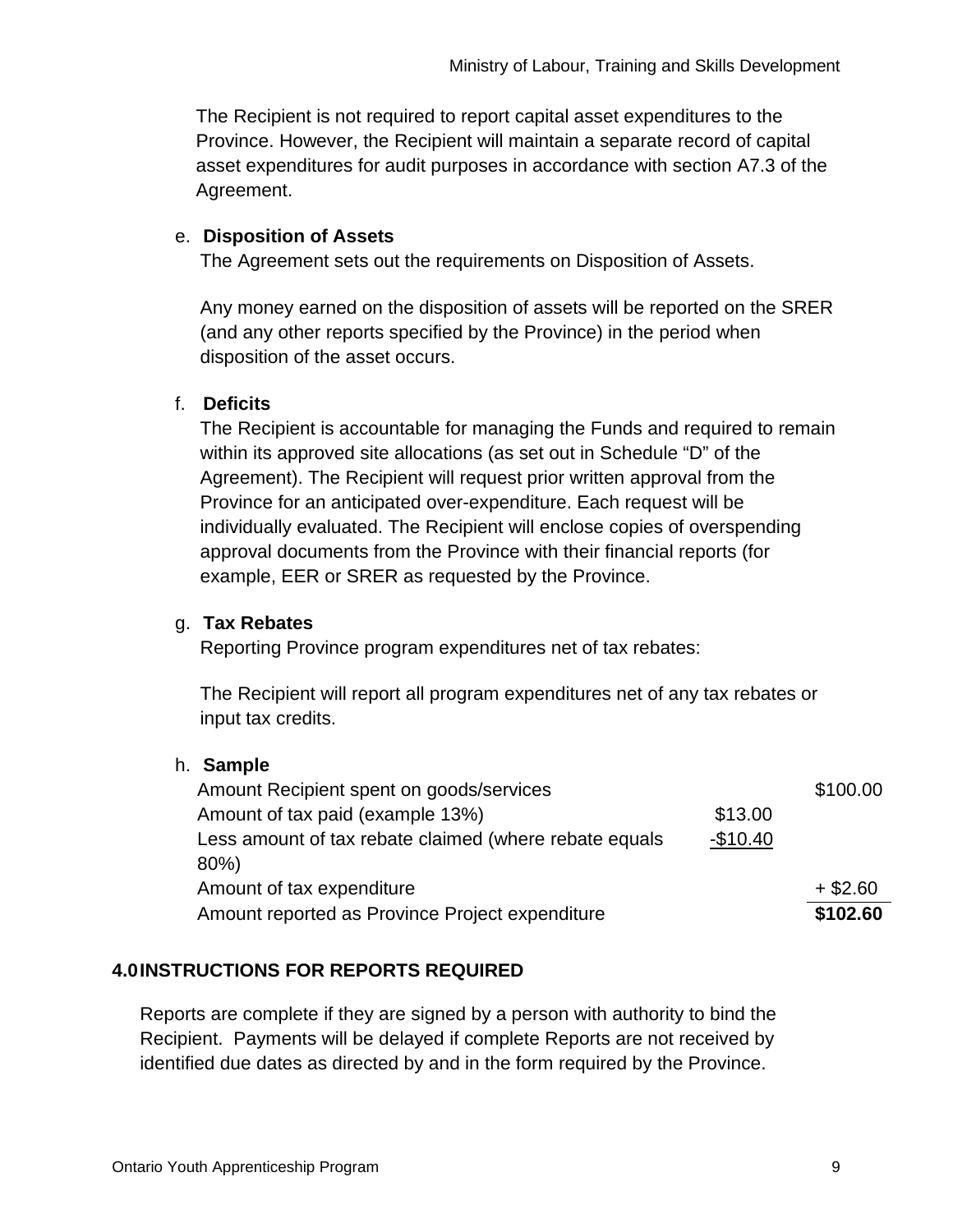## a. **Estimate of Expenditure Report (EER)**

The Recipient will submit to the Province EER as required for **each site as set out in Schedule "D" and in accordance with Schedule "F"**. The EER will identify the total expenditure for the defined period for each site using the best information available at the time.

The Province will provide the Recipient with a template for the EER. The Recipient will complete the EER as directed by and in the form required by the Province.

The Province may adjust payments based on the EER received during the year.

b. **Statement of Revenue and Expenditure Report (SRER)**  The Recipient will submit to the Province SRER as required for **each site as set out in Schedule "D" and in accordance with Schedule "F".** The SRER is used as the basis for the Province's annual Reconciliation Report.

The Province will provide the Recipient with a template for the SRER. The Recipient will complete the SRER as directed by and in the form required by the Province.

The SRER will verify that:

- i. Funds have been applied to costs directly related to the Project;
- ii. Shared costs have been properly apportioned to the Project using Project Accounting principles;
- iii. Funds received or expended in prior years for a similar project have not been included;
- iv. Funding and expenditures from other sources have not been included in the Report;
- v. Project reported expenditures are net of tax rebates, credits and refunds referred to in section A4.6 of the Agreement;
- vi. Interest earned on Funds has been credited to the Project;
- vii. Money earned on the disposition of assets has been credited to the Project and maintained in an interest-bearing bank account;
- viii. Funds that were provided to the Recipient before the Recipient's immediate need for them were placed in an interest-bearing bank account in the name of the Recipient at a Canadian financial institution; and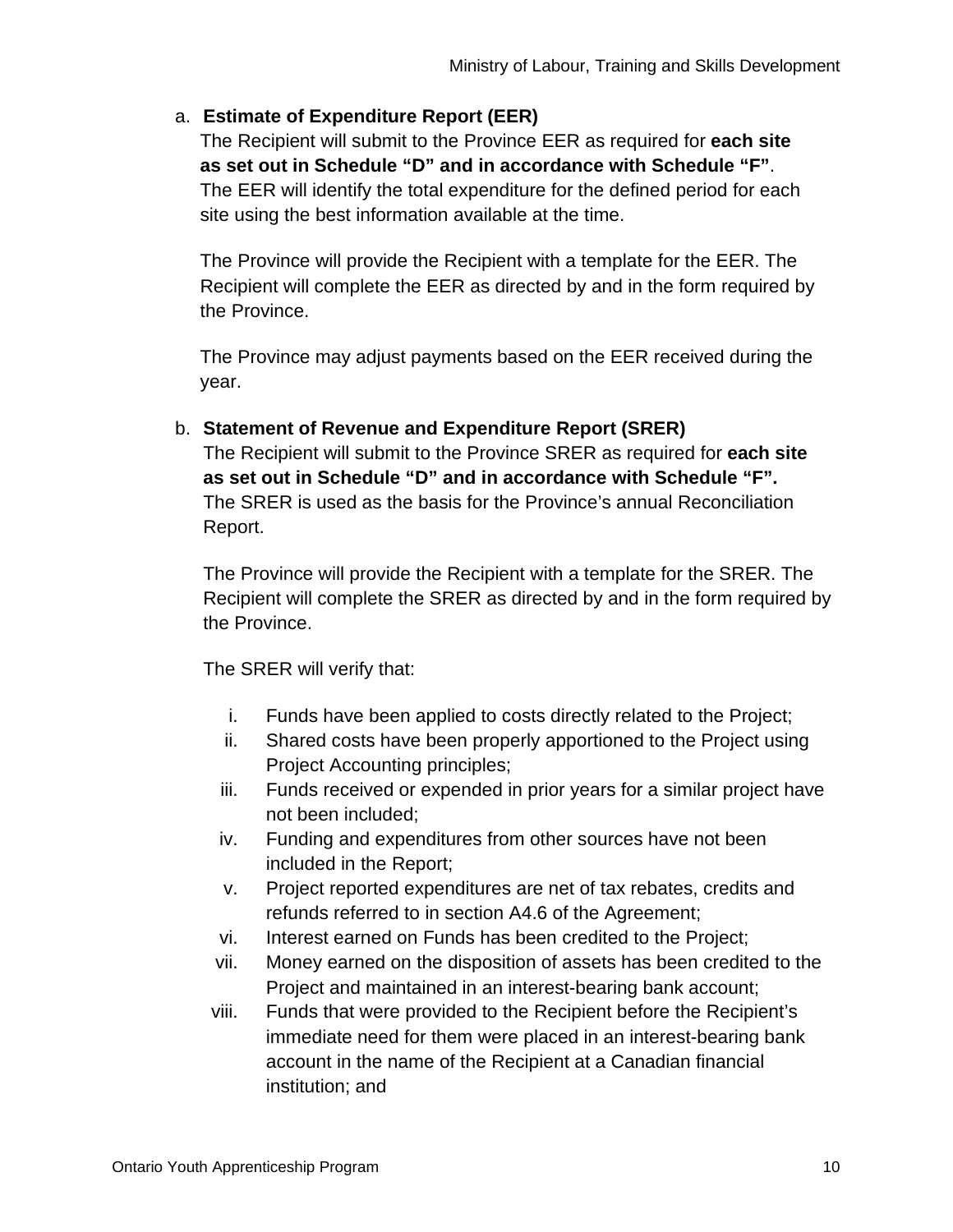ix. Administration Costs allocated to the Project do not exceed 15% of Funds.

## c. **Auditor's Report**

The Recipient will obtain an Auditor's Report in accordance with Schedule "F", when the Maximum Funds (set out in Schedule "B" of the Agreement) total \$150,000 or more.

The audit of the SRER will be conducted by an external auditor in accordance with Canadian Generally Accepted Auditing Standards. The auditor should verify, at a minimum, that proper and distinct accounts and records are maintained for program funds/expenditures by each budget line. The Auditor's Report will include an opinion on the SRER.

The Recipient will upload a copy of the full Auditor's Report in EOIS-SP Connect.

Another copy of the full Auditor's Report will be submitted to the Province directly from the auditor.

An Auditor's Report is not required for Recipients who are:

- i. District School Boards or school authorities as defined in the *Education Act, R.S.O. 1990, c. E2*, as amended;
- ii. Universities established in Ontario that receive regular and ongoing operating funds from the government for purposes of post-secondary education;
- iii. Colleges of Applied Arts and Technology as defined in the *Ontario College of Applied Arts and Technology Act, 2002. S.O. 2002, c. 8 Sch. F*, as amended; or
- iv. Municipalities in Ontario as defined by the *Municipal Act, 2001. S.O. 2001, c. 25*, as amended.

**Important Note:** If additional details or corrections are necessary on the SRER, the Recipient's external auditor will verify any revisions in writing. The Province cannot accept unaudited information provided by a Recipient in support of their SRER.

# d. **Audited Financial Statements**

The Recipient will submit to the Province complete and unabridged Audited Financial Statements from the most recent available fiscal year. Recipients who are multi EO agreement holders are only required to submit one set of